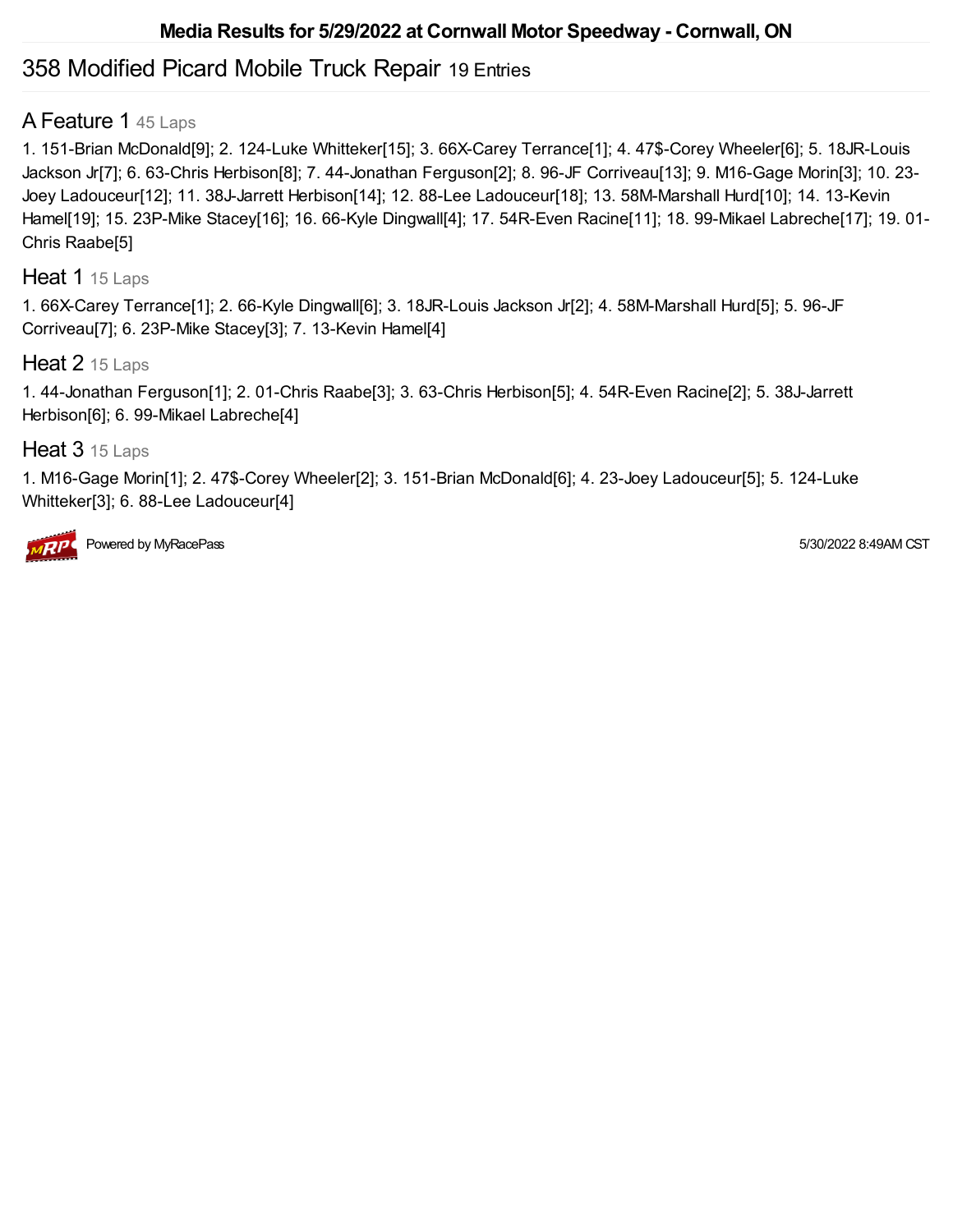# Sportsman Next Level Home Improvement 31 Entries

# A Feature 1 25 Laps

1. 22C-Cedric Gauvreau[2]; 2. 77E-Ryan Stabler[7]; 3. 10-Robert Delormier[4]; 4. 94-Gabriel Cyr[5]; 5. 35R-William Racine[1]; 6. 0-Shane Pecore[6]; 7. 27A-Gilles Godard[13]; 8. 92T-Tristan Ladouceur[3]; 9. 85-Tyler Givogue[8]; 10. 88\$- Fire Swamp[11]; 11. 3X-Donovan Lussier[9]; 12. 22\$-Shane Stearns[15]; 13. 35-Thomas Cook[17]; 14. 88J-Justin Cyr[10]; 15. 18JR-Jason Rose[16]; 16. 14K-Karl Potvin[12]; 17. 1-Justin Lalancette[21]; 18. 29D-Justin Desrosiers[26]; 19. 04-Scott McGill[19]; 20. 3-Adam Rozon[31]; 21. 38S-Sean Imbeault Imbeault[14]; 22. M70-Billy Cook[22]; 23. 1R-Ricky Thompson[24]; 24. 99-Steven Lajoie[20]; 25. 44S-Casey Swamp[23]; 26. 78-Dale Gifford[25]; 27. 08-Chris Ferguson[29]; 28. SS3-Sandy MacFarlane[18]; 29. 99G-Eric Giguere[28]; 30. 67-Jeremie Goyette[27]; 31. 95-Dan Jalbert[30]

### Heat 1 8 Laps

1. 77E-Ryan Stabler[2]; 2. 92T-Tristan Ladouceur[1]; 3. 3X-Donovan Lussier[3]; 4. 27A-Gilles Godard[5]; 5. 35-Thomas Cook[8]; 6. 1-Justin Lalancette[7]; 7. 78-Dale Gifford[6]; 8. 08-Chris Ferguson[4]

### Heat 2 8 Laps

1. 0-Shane Pecore[3]; 2. 22C-Cedric Gauvreau[5]; 3. 88J-Justin Cyr[6]; 4. 38S-Sean Imbeault Imbeault[8]; 5. SS3-Sandy MacFarlane[2]; 6. M70-Billy Cook[7]; 7. (DNS) 29D-Justin Desrosiers; 8. (DNS) 95-Dan Jalbert

## Heat 3 8 Laps

1. 94-Gabriel Cyr[2]; 2. 35R-William Racine[3]; 3. 88\$-Fire Swamp[5]; 4. 22\$-Shane Stearns[4]; 5. 04-Scott McGill[7]; 6. 44S-Casey Swamp[6]; 7. 67-Jeremie Goyette[8]; 8. 3-Adam Rozon[1]

### Heat 4 8 Laps

1. 10-Robert Delormier[3]; 2. 85-Tyler Givogue[5]; 3. 14K-Karl Potvin[2]; 4. 18JR-Jason Rose[6]; 5. 99-Steven Lajoie[1]; 6. 1R-Ricky Thompson[4]; 7. 99G-Eric Giguere[7]

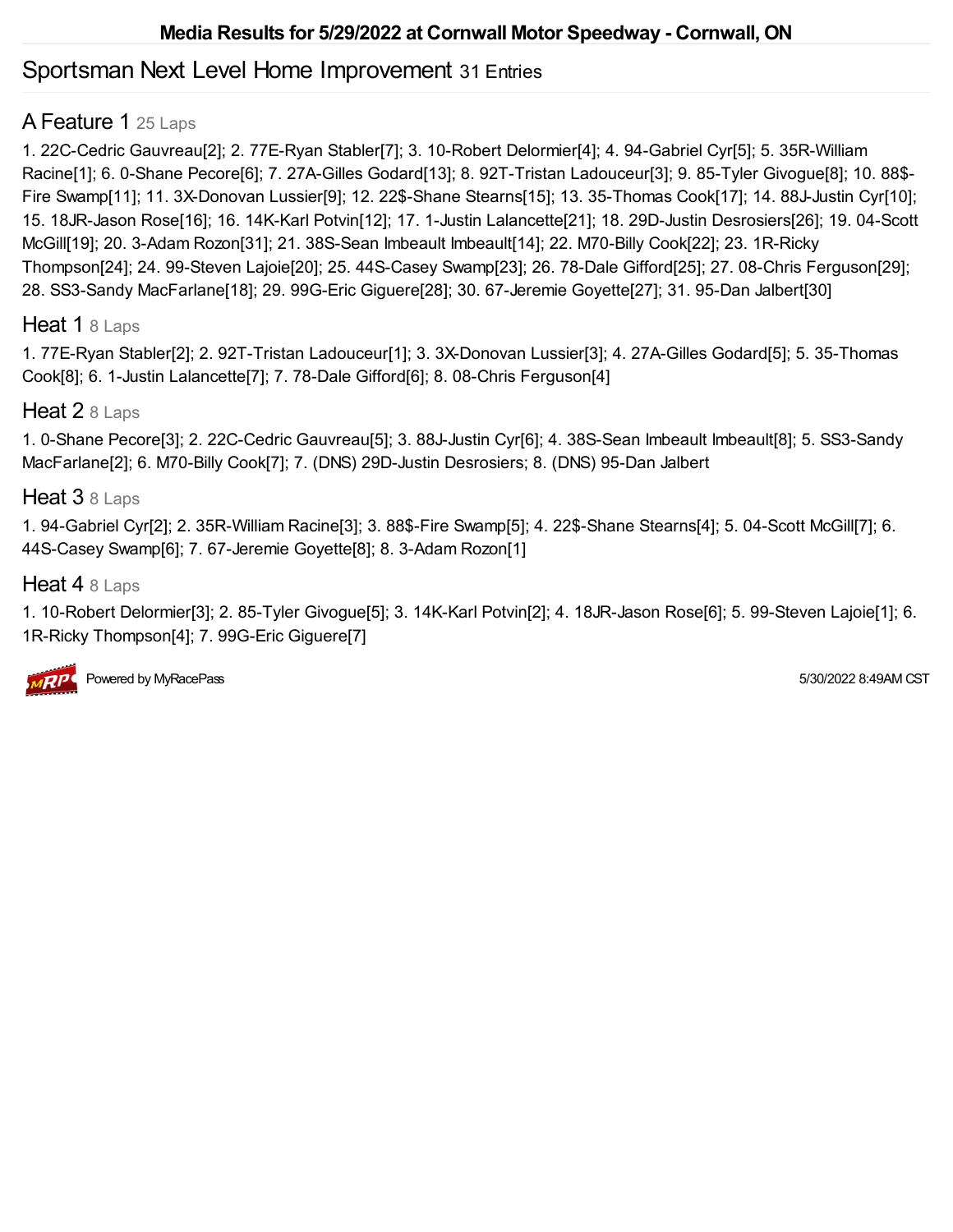# Pro-Stock Alexandria Home Hardware 20 Entries

# A Feature 1 35 Laps

1. 72-Bruno Richard[4]; 2. 33-Bruno Cyr[3]; 3. 48-Jocelyn Roy[9]; 4. 28-Burton Ward[6]; 5. 8-Marc Lalonde[7]; 6. 57K-Kevin Fetterly Jr[12]; 7. 9-Eric Jean Louis[1]; 8. 72G-Denis Gauvreau[10]; 9. 32-Jonathan Levesque Levesque[5]; 10. 4-Rock Aubin[15]; 11. 1H-Denis Hamel[16]; 12. 22J-Justin Jodoin[13]; 13. 27-Thomas McDonald[17]; 14. 23B-Brandon Macmillan[19]; 15. 87-Maxime Foley[20]; 16. 17-Yanik Potvin[11]; 17. 28L-Marco Lalonde[14]; 18. 96-Eric Loyer[18]; 19. 35- Jonathan Lemay[2]; 20. 2X-James Clarke[8]

### Heat 1 8 Laps

1. 48-Jocelyn Roy[3]; 2. 28-Burton Ward[1]; 3. 33-Bruno Cyr[4]; 4. 72G-Denis Gauvreau[6]; 5. 22J-Justin Jodoin[2]; 6. 1H-Denis Hamel[5]; 7. 23B-Brandon Macmillan[7]

### Heat 2 8 Laps

1. 2X-James Clarke[2]; 2. 32-Jonathan Levesque Levesque[4]; 3. 35-Jonathan Lemay[3]; 4. 17-Yanik Potvin[1]; 5. 28L-Marco Lalonde[6]; 6. 27-Thomas McDonald[7]; 7. 87-Maxime Foley[5]

## Heat 3 8 Laps

1. 8-Marc Lalonde[2]; 2. 72-Bruno Richard[5]; 3. 9-Eric Jean Louis[1]; 4. 57K-Kevin Fetterly Jr[3]; 5. 4-Rock Aubin[6]; 6. 96- Eric Loyer[4]



Powered by MyRacePass **Figure 2012** 8:49AM CST